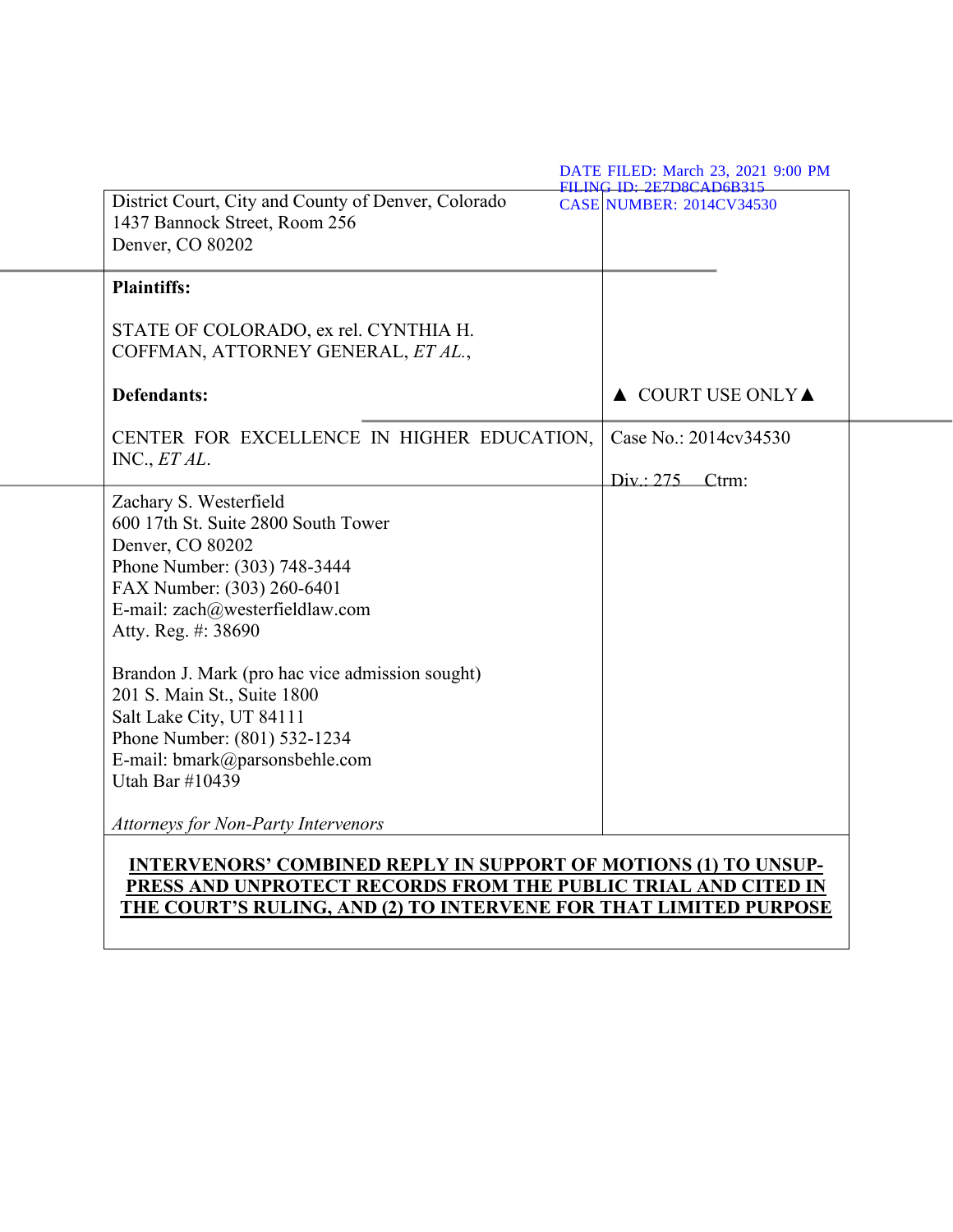Non-Party Intervenors, through their undersigned counsel, hereby submit this Combined Reply in Support of their Motions (1) To Unsuppress and Unprotect Records from the Public Trial and Cited in the Court's Ruling, and (2) To Intervene for that Limited Purpose, and in support state as follows:

### **INTRODUCTION**

In an effort to stall,<sup>1</sup> Defendants try to turn a relatively straightforward and simple issue—what few documents from the trial record should be excluded from public disclosure because they contain information about a particular student (that can't be redacted)—into an intractable maze of difficult choices. While Intervenors understand that it may take Court personnel, working with the parties, some time to address a few difficult exhibits, they are confident the Court will be able to work through those issues, operating under the presumption of public access, and reach the right result in each case.

And just because the evidence of Defendants' misdeeds is voluminous does not justify, as Defendants suggest, negating the fundamental presumption of public access recognized by the Colorado Supreme Court by placing a burden on that public to provide what Defendants consider to be a legitimate reason for reviewing those exhibits. That's exactly the opposite of a presumption of public disclosure, and it is contrary to Colorado and federal law. As requested in Intervenor's Motion, the Court should grant public access to the Trial and Ruling Materials.

<sup>1</sup> Defendants failed to serve Intervenors with their Response to the Motion, electronically or otherwise. Intervenors only became aware of the filing of the Response by checking the docket on CCE. Additionally, because the Court's filing system does not permit any non-parties to access "protected" documents, which all the exhibits to Defendant's responsive affidavit are designated, Intervenors do not have access to those records to prepare this Reply.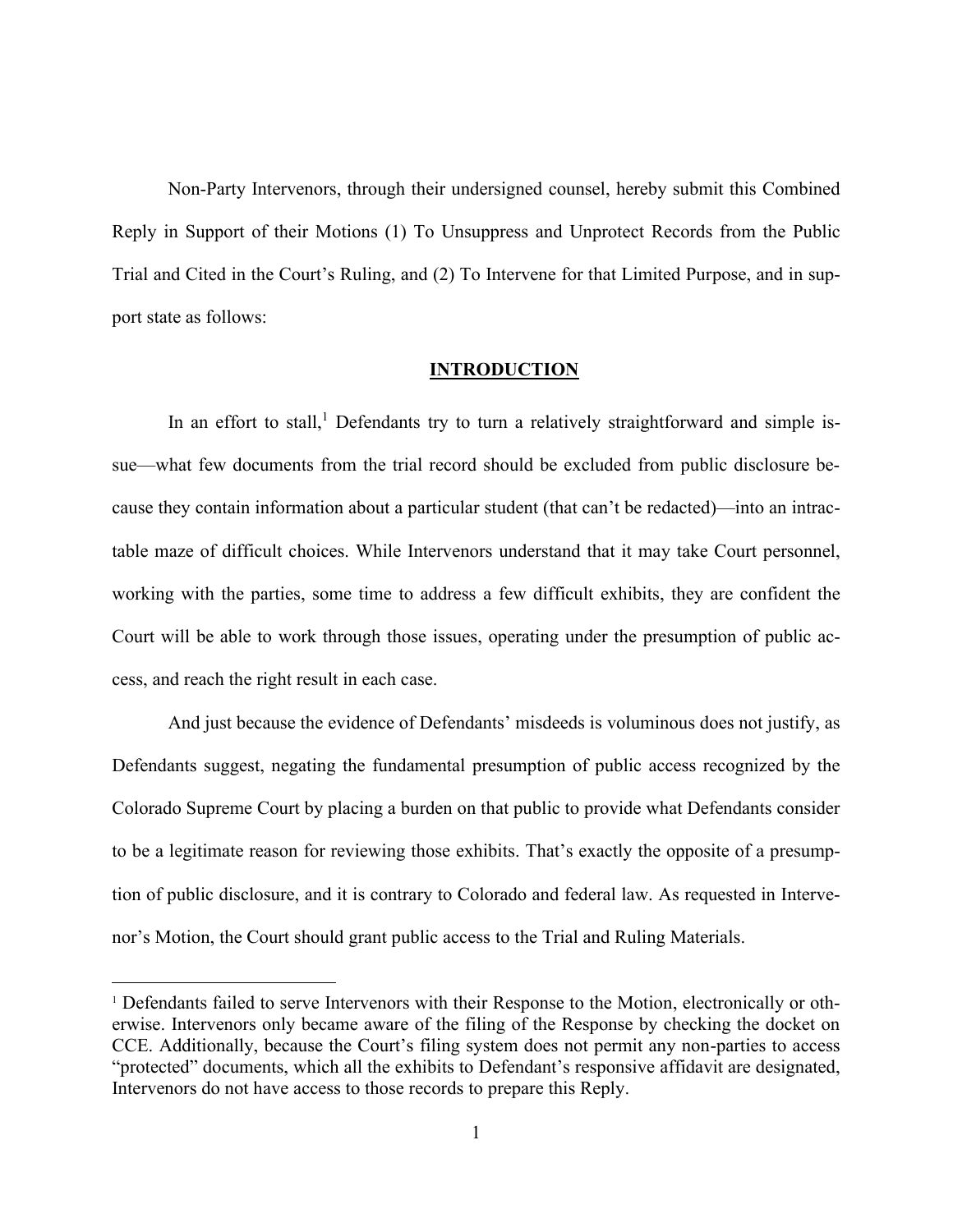#### **ARGUMENT**

# **I. INTERVENORS SOUGHT TO MEANINGFULLY CONFER WITH DEFEND-ANTS' COUNSEL BUT DEFENDANTS COULD NOT BOTHER TO RESPOND TO THE REQUEST.**<sup>2</sup>

Defendants' Response spills much ink decrying Intervenors' supposed failure to confer with Defendants prior to filing the motion, but it is Defendants who refused to participate in the conferral process in good faith. Intervenors' counsel reached Defendants' counsel by telephone on a Friday afternoon and explained that they intended to file a motion that was, in effect, the opposite of the motion Defendants had filed only a few weeks earlier.<sup>3</sup> When Intervenors reached out for confirmation that Defendants intended to oppose the Motion on Monday afternoon, Defendants' counsel said they had not even bothered to confer among themselves and would "reach back" when they were ready. (D. Marsh Email, 2/22/2021.) Defendants' counsels' failure to discuss Intervenors' request *at all* for two full business days (four days total), even through email, demonstrates Defendants did not engage in the conferral process in good faith.

Furthermore, had they intended to confer in good faith, one would expect Defendants could have identified at least a handful of exhibits and several days of trial testimony that could

<sup>&</sup>lt;sup>2</sup> Absent from Defendants' Response to Intervenors' Motion is any argument regarding Intervenors' separate request to intervene in these proceedings for the purpose of seeking public access to the Trial and Ruling Materials. Accordingly, the Court should grant Intervenors standing in this lawsuit to seek public access to the Trial and Ruling Materials, as requested.

<sup>&</sup>lt;sup>3</sup> Defendants ignore the broader context in which Intervenors filed their Motion. At the time, Defendants had recently filed their own motion to maintain the seal of the very same materials that Intervenors seek access to in their Motion. Contrary to Defendants' representations, Defendants' counsel did not ask Intervenors to catalog the exhibits and testimony they sought. Instead, he asked for a written description of what Intervenors sought, and Intervenors provided Defendants with the same description of Trial and Ruling Materials as they used in their Motion—which is as specific as Intervenors can be under the circumstances. Just because some of their counsel sat through portions of the trial does not mean they have access to the exhibit lists and other materials that would allow Intervenors to identify the materials more specifically.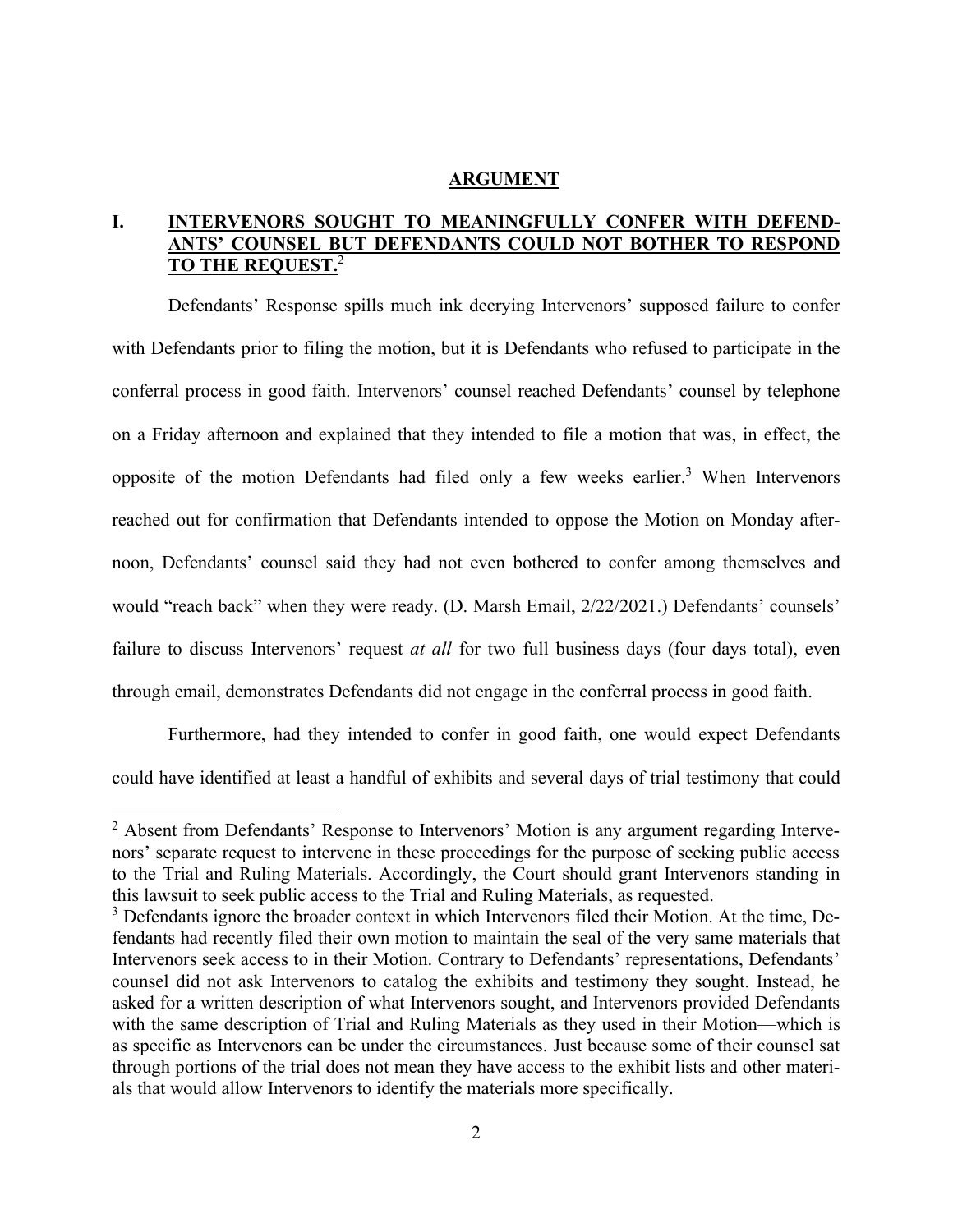be made public immediately—the "documents and information [Defendants] would agree should *not* be protected." (Response 4.) But Defendants still haven't identified a single exhibit or piece of testimony they'd freely admit is public—they appear ready to contest *every* exhibit and *every* line of testimony.<sup>4</sup>

Finally, Defendants' naked hostility to certain Intervenors<sup>5</sup> establishes precisely why Defendants cannot be allowed to control the process of accessing Court records through a neverending conferral process. It is evident that Defendants believe that certain Intervenors could never, under any circumstance, hope to qualify as having a legitimate interest in the Trial and Ruling Materials under Defendants' view of the world. (Response 13–16.) Given Defendants stated belief that certain Intervenors seek to gain access to the Trial and Ruling Materials for nefarious purposes, it is evident Defendants are incapable of conferring in good faith and free of biases.

# **II. DEFENDANTS' EFFORTS TO UNDERMINE THE PRESUMPTION OF PUBLIC ACCESS ARE CONTRARY TO BINDING PRECEDENT.**

On the question of public access to court records, Defendants' Response fails to contest

<sup>&</sup>lt;sup>4</sup> Defendants point to Exhibit F to their own motion to maintain most Trial and Ruling Materials as sealed as a disclosure of exhibits that Defendants believe should be unprotected or unsuppressed. Of course, Defendants neglect to inform the Court *that Exbibit F is itself "protected" and therefore inaccessible to the public*, including to Intervenors. Defendants never provided Intervenors with a copy of Exhibit F or otherwise disclosed its substance to them. Moreover, based on Defendants' description of Exbibit F in their own motion, it is evident that exhibit is a woefully underinclusive list and is far less than what Intervenors seek through the Motion. Exhibit F, it would appear, does nothing to narrow the issues before the Court.

<sup>&</sup>lt;sup>5</sup> Defendants' desperation leads them to outright deceit, falsely claiming that "counsel for the Intervenors, Brandon Mark, previously received confidential information from the State (requiring the parties to take effort to claw back that impermissible disclosure)." (Response 5 n.1.) That never happened—Defendants are fabricating transgressions. It appears Intervenors are not the only ones that have been falsely accused of violating various standards by Defendants— Intervenors recognize that Defendants have leveled similar accusations against the Court and Plaintiff's counsel during the course of these proceedings.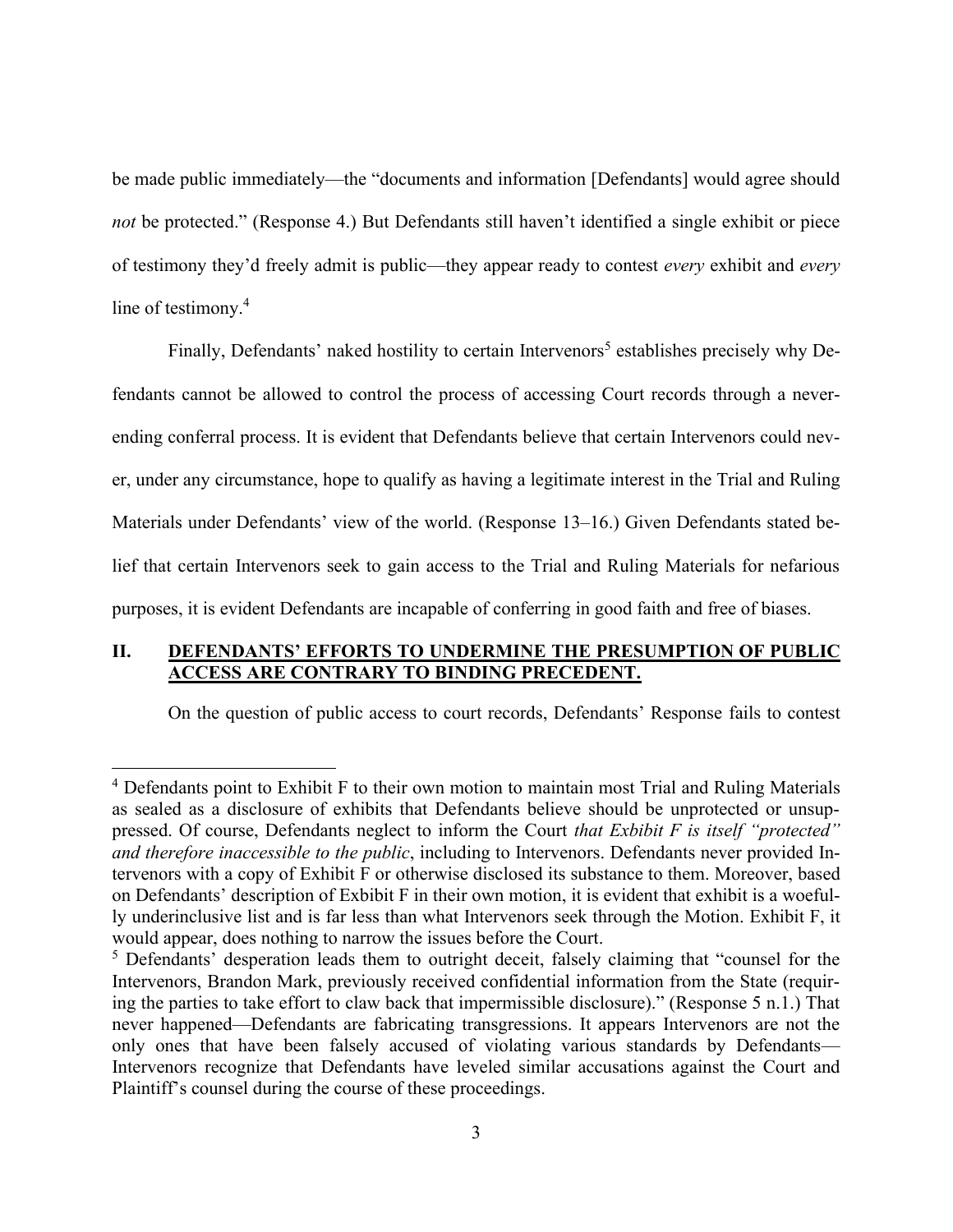that under binding precedent—including *Times-Call Pub. Co. v. Wingfield*, 159 Colo. 172, 410 P.2d 511 (1966), and *Anderson v. Home Ins. Co*., 924 P.2d 1123 (Colo. Ct. App. 1996)—the public has a presumptive right of access to all records in the Court's files about this case. Indeed, Defendants' Response fails to address the *Times-Call Publishing* or *Anderson* cases whatsoever—or cite to any *other* Colorado precedent or source of law on the relevant subjects. Moreover, Defendants' legal authority agrees that "[j]udges have a responsibility to avoid secrecy in court proceedings because 'secret court proceedings are anathema to a free society.'" *Turner Ins. Agency, Inc. v. Farmland Partners Inc*., No. 18-CV-02104, 2020 WL 6870564, at \*1 (D. Colo. Feb. 7, 2020) (quoting *M.M. v. Zavaras*, 939 F. Supp. 799, 801 (D. Colo. 1996).)

Nor do Defendants squarely contest that because court files are presumptively public, the "burden [is] upon the party seeking to limit access to a court file to overcome this presumption in favor of public accessibility by demonstrating that the harm to the privacy of a person in interest outweighs the public interest in the openness of court files." *Anderson*, 924 P.2d at 1126. Indeed, Defendants concede that there is a "presumption of public access" that they must "overcome." (Response 8.)

But instead of providing the facts and law to justify their request to designate large portions of the record as off limits to the public, Defendants instead try to shift that burden to Intervenors and flip the presumption, arguing that Intervenors must "offer a more narrowly tailored request, specifying the particular materials from the trial record they believe they need." (Response 7.) That's not how it works—the burden is on Defendants to identify the specific exhibits and portions of the transcript that should be exempt from the public access *and* provide the legal and factual basis justifying that request. It is *not* Intervenors' burden to do that.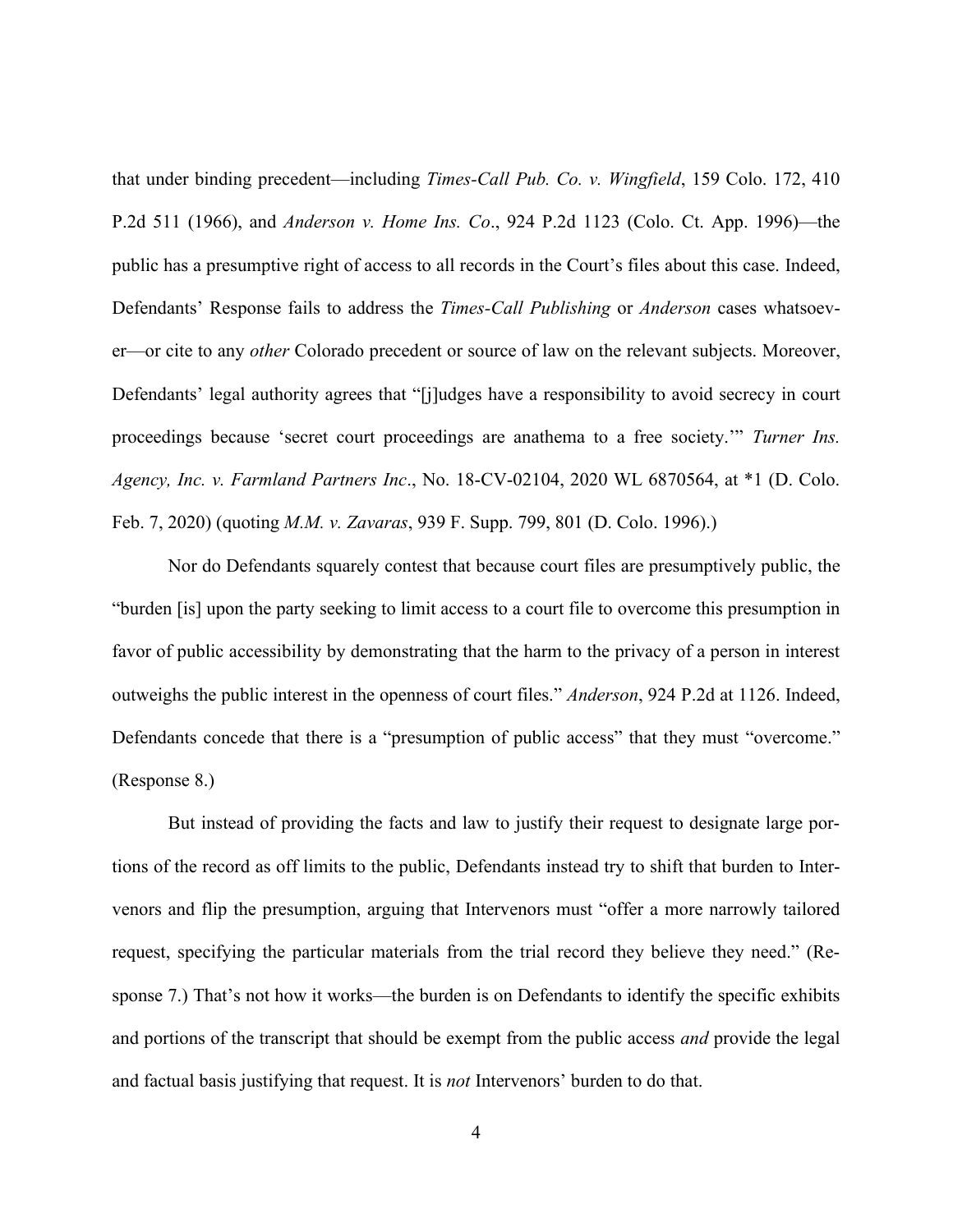Defendants have come nowhere near satisfying their burden of establishing that documents and testimony about "company financial records" or "employee records discussing compensation and disciplinary actions"—the only two categories Defendants identify in even general terms (Response 9)—should receive protection from public disclosure. These are exactly the kinds of records that *Anderson* said were not generally subject to protection. *See* 924 P.2d at 1127 (noting that courts have rejected motions to seal parties' financial affidavits). Instead, "a heightened expectation of privacy or confidentiality in court records has been found to exist only in those limited instances in which an accusation of sexual assault has been made, or in which trade secrets, potentially defamatory material, or threats to national security may be implicated." *Id*. Defendants do not suggest that anything substantially similar exists here.

# **A. Defendants waived the protections of the Protective Order, which would not cover the Ruling Materials in any event.**

The only substantive argument that Defendants advance in response to the Motion is that the Protective Order entered in this case trumps the public presumption of access and Intervenors' First Amendment rights. Defendants, however, *fail to address any* of the numerous cases cited in the Motion*, which involved protective orders that contained substantially similar provisions*, and in which the courts found that notwithstanding the protective orders, the parties had waived any protections by failing to undertake any effort to maintain confidentiality at the time the evidence was offered during a public trial*. See, e.g*., *Hunton v. Am. Zurich Ins. Co.*, No. CV-16-00539, 2018 WL 6329392, at \*4 (D. Ariz. Dec. 4, 2018) (collecting cases).

Defendants specifically point to the language in the Protective Order permitting previously designated materials to be "offered into evidence" subject to the terms of the Protective Order. (Response 10.) But as a case cited in *Hunton* notes, there is a vast difference between an exhibit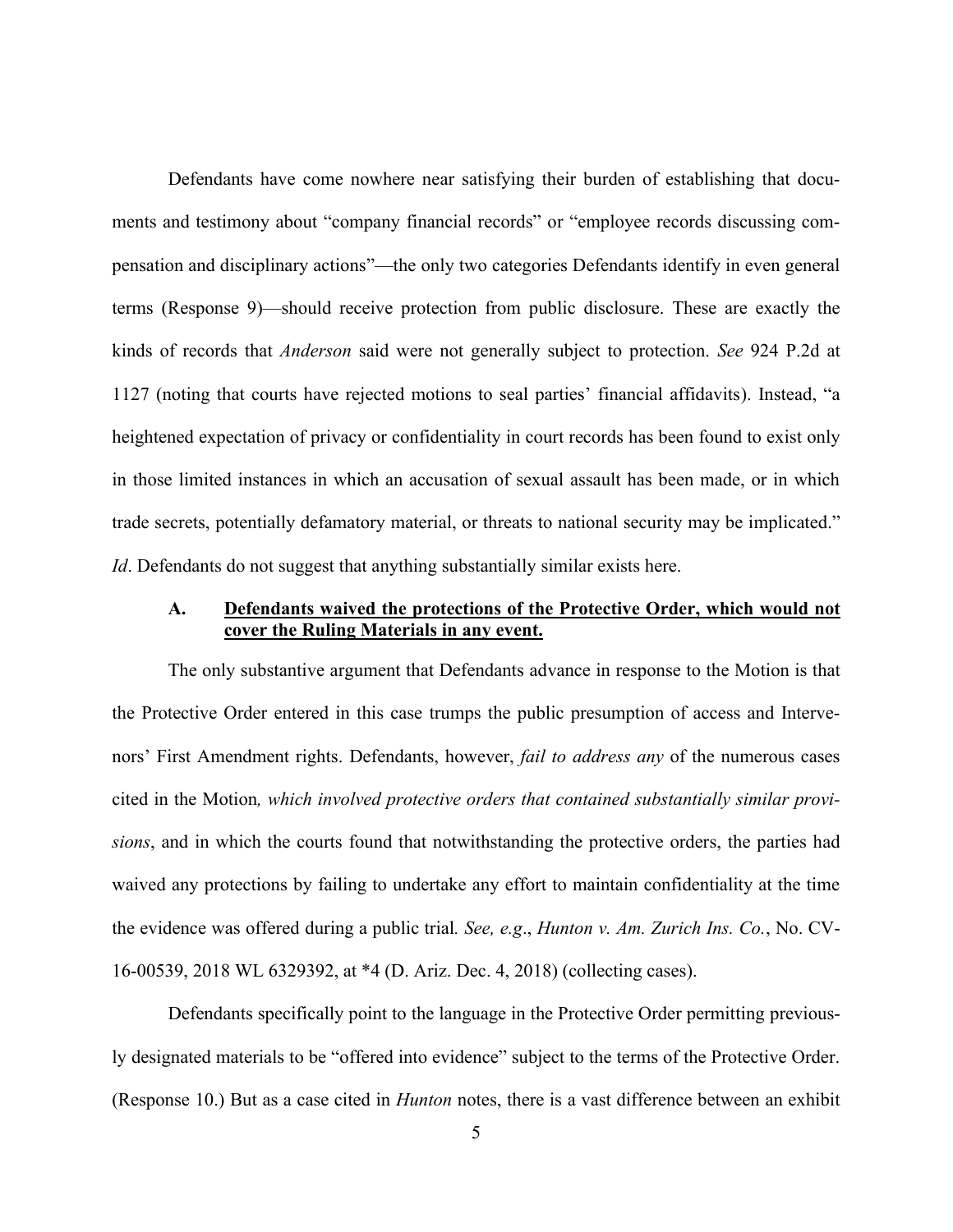that is "merely admitted into evidence" and one that is also "published or discussed in open court." *In re Bard IVC Filters Prod. Liab. Litig.*, No. CV-16-00474, 2018 WL 3721373, at \*2 (D. Ariz. Aug. 3, 2018). Once an exhibit is discussed or testimony elicited in open court, whatever protections a protective order may have once provided are waived unless the party asserting the protections takes steps *at that time* to limit their public disclosure. *Littlejohn v. Bic Corp.*, 851 F.2d 673, 680 (3d Cir. 1988).

In *Littlejohn*, the protective order provided that "the documents were to be kept confidential 'absent further court order'"—a much broader protection than the relevant language of the Protective Order here. 851 F.2d at 680 n.17. The court held that notwithstanding the absolute language of the protective order, the defendant's "failure to object to the admission into evidence of the documents, absent a sealing of the record, constituted a waiver of whatever confidentiality interests might have been preserved under the" protective order. *Id*. at 680; *see also In re Google Inc. Gmail Litig.*, No. 13-MD-02430, 2014 WL 10537440, at \*6 (N.D. Cal. Aug. 6, 2014) ("[W]here, as here, the parties did not request closure of the courtroom . . . and the disclosures were not inadvertent, the Court will not permit an ex post facto redaction of statements made in open court[.]"); *Rambus, Inc. v. Infineon Techs. AG*, No. Civ.A. 3:00CV524, 2005 WL 1081337, \*3 (E.D. Va. May 6, 2005) ("[T]he previous public use effectively stripped the documents of any protection under the protection order.").<sup>6</sup>

<sup>6</sup> Defendants cannot honestly claim surprise by this. As noted in the Motion, the one time that Defendants desired to maintain confidentiality over a specific exhibit during the trial, they asked the Court to clear the public gallery of the courtroom while the exhibit was discussed. They implicitly understood that unless they took additional steps to prevent the public from hearing about the exhibit, any confidentiality protections could not be expected to continue, yet now they suggest that they thought the Protective Order was itself sufficient. The claim doesn't square.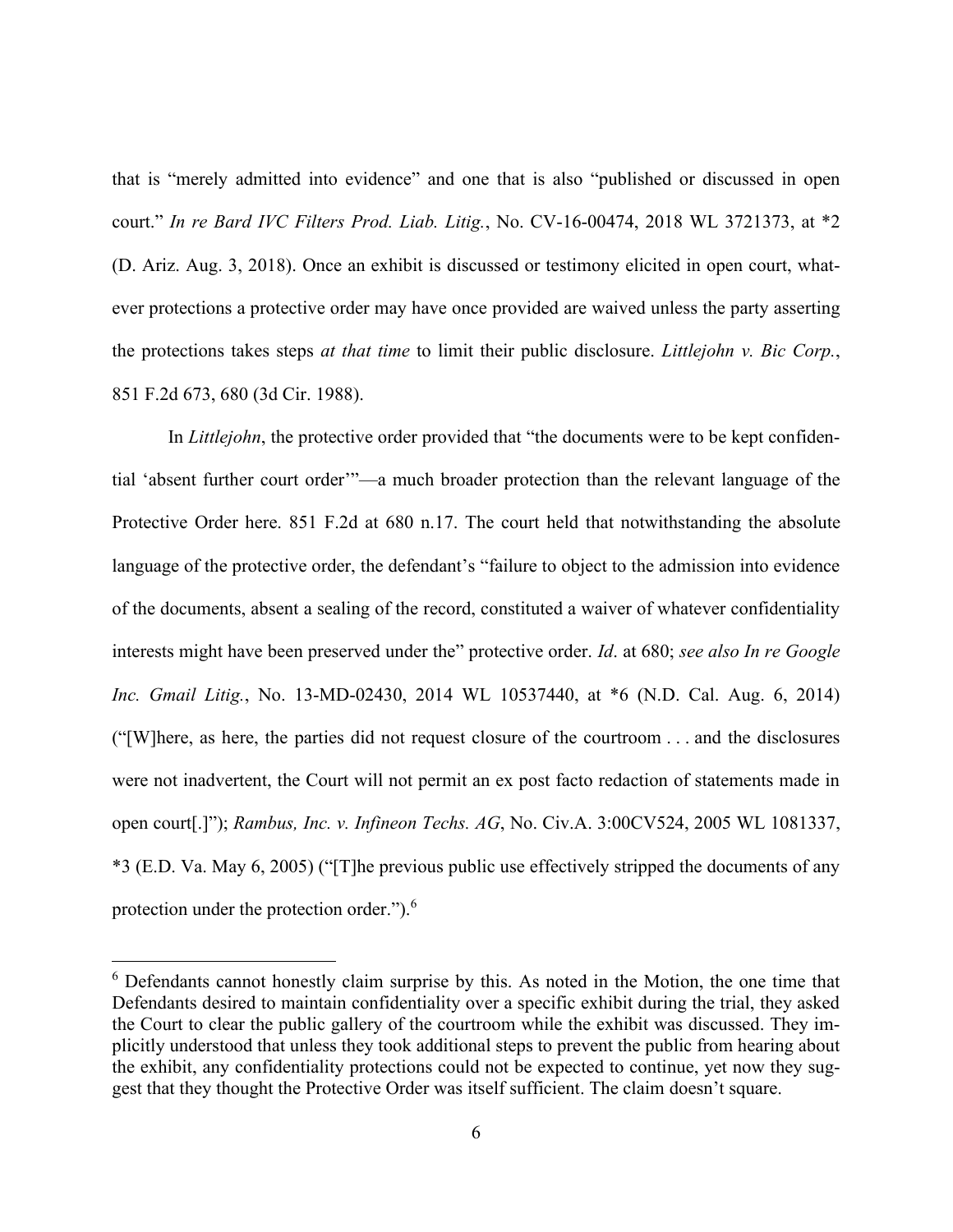Further, with respect to the exhibits cited in the Court's Ruling as evidence of Defendants' violations of Colorado consumer protection laws, Defendants never come to terms with Colorado precedent holding that "evidence of crime necessarily loses its entirely private character when" it is obtained "for use in" a "prosecution on behalf of the public." *Harris v. Denver Post Corp*., 123 P.3d 1166, 1170 (Colo. 2005). Insofar as the Court has cited exhibits or testimony in support of its findings, they have become public property, even if they also contain certain previously protectible information of Defendants. Again, absent some particularized showing that the exhibits or some testimony will actually result in cognizable harm to Defendants or a third party—separate and apart from any reputational harm they may suffer from its disclosure public access must be presumed. Defendants have failed to make any such showing, instead relying entirely on the inapplicable provisions of the Protective Order.

## **B. Intervenors need not demonstrate a "special interest" in the materials to obtain access.**

Even though Colorado precedent is clear that "[t]here is no requirement that the party seeking access [to court records] must demonstrate a special interest in the records requested," *Anderson v. Home Ins. Co*., 924 P.2d 1123, 1126 (Colo. Ct. App. 1996) (citing *Denver Publishing Co. v. Dreyfus*, 184 Colo. 288, 520 P.2d 104 (1974)), Defendants devote an entire section of their Response to suggesting that because certain Intervenors have what Defendants believe are "dubious" interests, the Court should deny the Motion. Leaving aside the fact that considering Intervenors' purported viewpoints towards Defendants in evaluating whether to allow Intervenors the requested records would violate their First Amendment rights (*see* Section II.C, *infra*), Defendants fail to articulate why the Court is allowed to pass judgment on whether Intervenors have a sufficient interest when the law presumes the public has an inherently sufficient interest.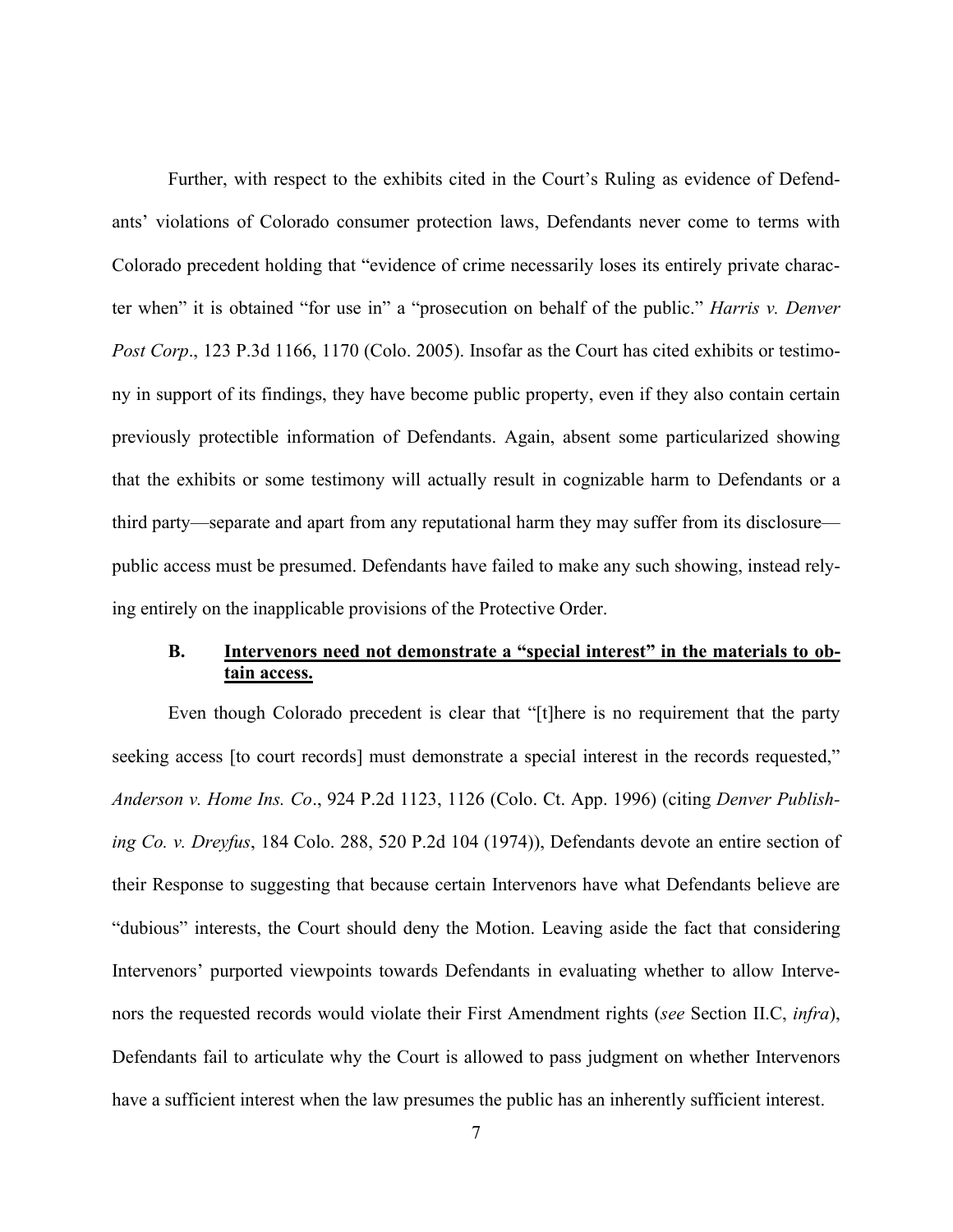Moreover, while Defendants nitpick a few Intervenors with inaccurate and misleading criticisms,<sup>7</sup> they fail to meaningfully address the interests of the Century Foundation and Veterans Education Success, writing them off as "non-profit institutions that lobby for the interests of students and veterans that were purportedly aggrieved by Defendants' actions." (Response 14.) It is unclear why non-profits that advocate for the victims of the very practices this Court found and documented in its Ruling are illegitimate representatives of the public here.

### **C. Denying Intervenors access to the Trial and Ruling Materials because of their prior protected expression—particularly their protected viewpoints would be a violation of their constitutional rights.**

More fundamentally, however, if this Court were to *even consider* the viewpoints of Intervenors in deciding whether to allow them to review exhibits and other materials, the Court would violate the United States Constitution. "The Supreme Court has said in a variety of contexts that the government may not deny a benefit to a person because he exercises a constitutional right," and has applied that doctrine "when the condition acts [to] limit a government-provided benefit . . . to those who refrain from or engage in certain expression or association." *Planned Parenthood Ass'n of Utah v. Herbert*, 828 F.3d 1245, 1258 (10th Cir. 2016) (cleaned up). Limiting Intervenors' access to the Trial and Ruling Materials as Defendants suggest, because of what Intervenors have said—including the viewpoints they have expressed, would amount to a consti-

 $<sup>7</sup>$  For example, as Defendants are aware, the Tenth Circuit did not rule that Defendants did not</sup> commit retaliation against Ms. Potts, it held only that 31 U.S.C. § 3730(h) does not protect against post-employment retaliation, as she alleged. And Ms. Potts was not found liable for disclosing confidential information—that is false. Defendants never even accused her of disclosing confidential information. Instead, she was found liable for saying true, but negative, things about Defendants while trying to recruit additional witnesses for the Colorado Attorney General's investigation. And the jury thought so little of Defendant's half-decade campaign of retaliation that it awarded Defendants *an entire dollar* for the "harm" Ms. Potts purportedly caused Defendants from revealing this "damaging" true information about Defendants.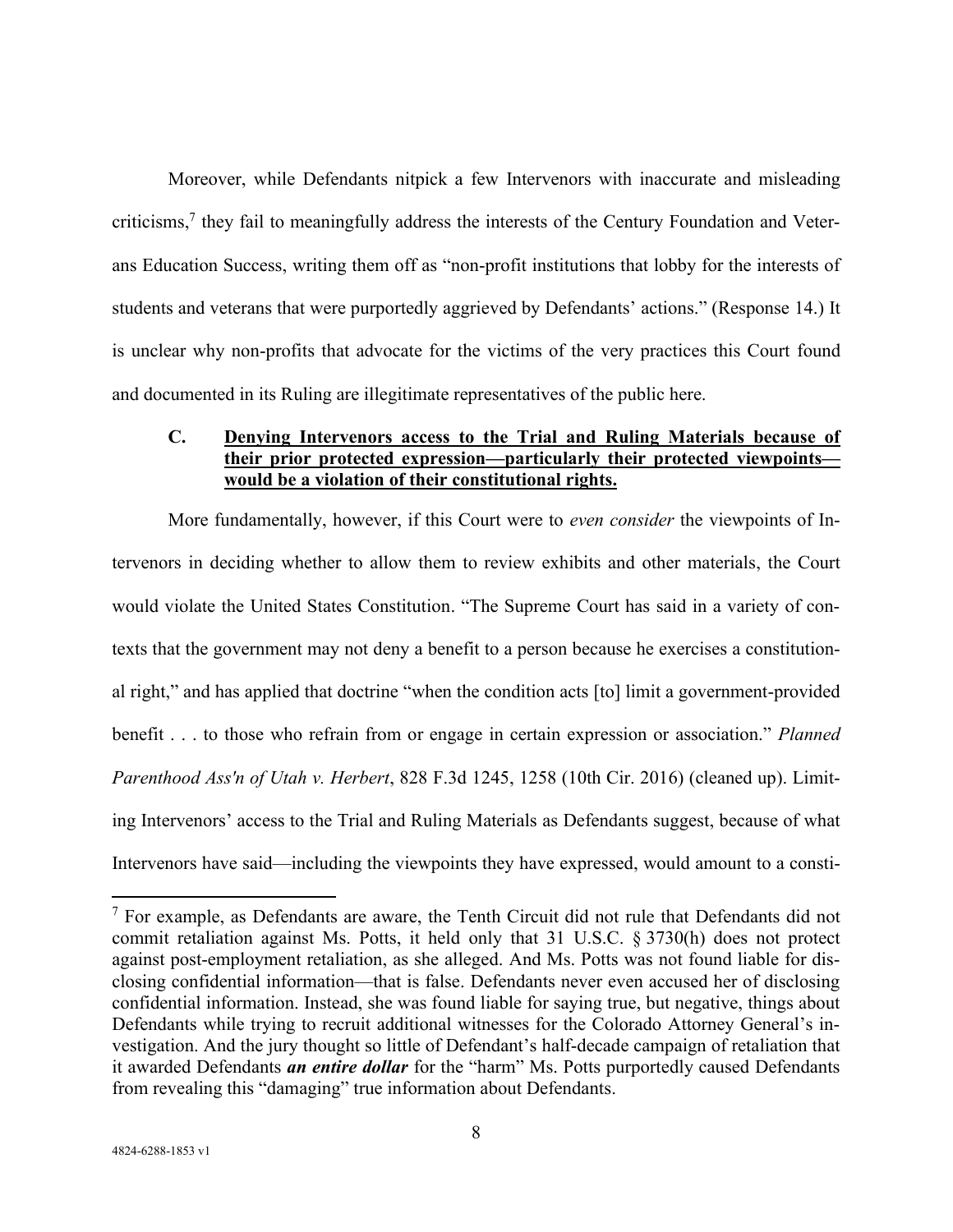tutional deprivation. Intervenors expect the Court will not take this information into account, consistent with the Court's careful consideration of all issues it has so far decided.

## **III. DEFENDANTS FAIL TO ADDRESS INTERVENORS' FIRST AMENDMENT RIGHTS OF ACCESS TO THE TRIAL MATERIALS.**

Defendants' sole response to Intervenors' assertion of separate First Amendment rights to access the Trial Materials, which is contained in a footnote, contends that one of the many cases that Intervenors cited on the subject in the Motion noted "several courts have also recognized that, in limited circumstances, certain . . . private interests might also implicate higher values sufficient to override (or, in an alternative mode of analysis, to except the proceeding or materials at issue from) the First Amendment presumption of public access." *Level 3 Commc'ns, LLC v. Limelight Networks, Inc*., 611 F. Supp. 2d 572, 580 (E.D. Va. 2009).

But Defendants misstate that ruling—suggesting that a party's mere interests under a protective order or its vague privacy interests in financial records are sufficient countervailing private interests. Not so. Surveying the legal landscape, the *Level 3 Communications* court noted that such private interests are in the nature of "a criminal defendant's Sixth Amendment right to a fair trial" or a non-party victim's personal privacy interests. *Id*. While courts have noted that in a "case [that] involves private commercial conduct," a party's trade secrets may sometimes qualify as a countervailing private interest, "[i]f the material still under seal ha[s] some substantial relation to an important governmental or political question, an entirely different question would be presented." *In re Iowa Freedom of Info. Council*, 724 F.2d 658, 664 (8th Cir. 1983).

Furthermore, the precedent Defendants reference also notes that "[r]egardless of whether the source of the asserted countervailing interest is governmental or non-governmental, 'the burden to overcome a First Amendment right of access rests on the party seeking to restrict access,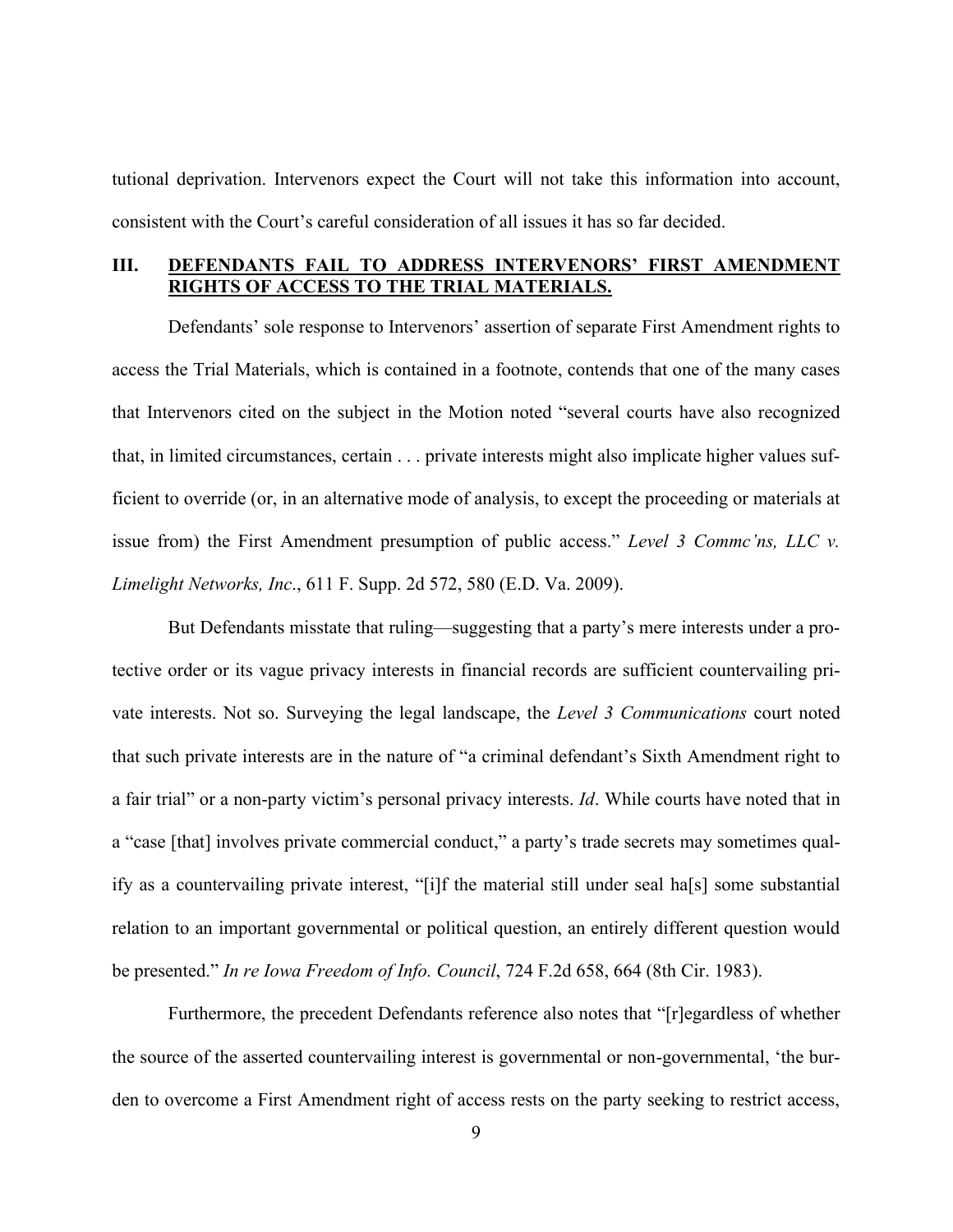and that party must present specific reasons in support of its position.'" *Level 3 Commc'ns*, 611 F. Supp. 2d at 583 (quoting *Virginia Dep't of State Police v. Washington Post*, 386 F.3d 567, 575 (4th Cir. 2004)). And "even when a court finds a private party to have carried its burden in this connection, the court must fashion relief that is narrowly tailored to serve the overriding interest presented." *Level 3 Commc'ns*, 611 F. Supp. 2d at 583 (citing cases). Defendants have neither provided specific reasons supporting their position nor suggested a narrowly tailored order that protects their purported private interests and no more.

### **CONCLUSION**

For the reasons stated above, the Court should enter an order making all Trial and Ruling Materials, except those containing unredacted private student information, available to the public as quickly as reasonably practicable.

Respectfully submitted on the 23rd day of March 2021.

/s/ Zachary S. Westerfield Zachary S. Westerfield Atty. Reg. #: 38690 600 17th St. Suite 2800 South Tower Denver, CO 80202 (303) 832-1122

And

Brandon J. Mark (pro hac vice sought) 201 S. Main St., Suite 1800 Salt Lake City, UT 84111 Phone Number: (801) 532-1234 E-mail: bmark@parsonsbehle.com Utah Bar #10439